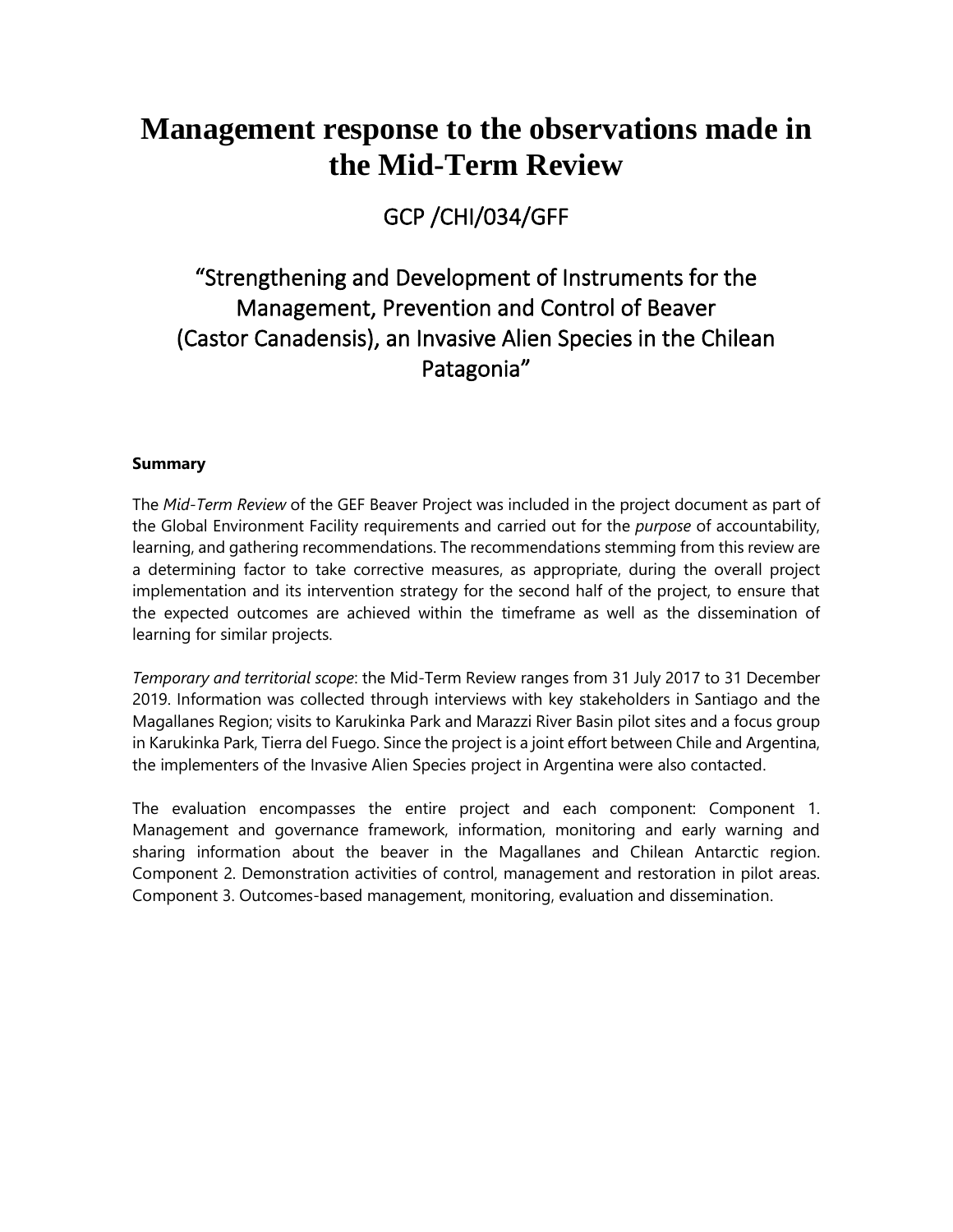| Management response to the observations made in the Mid-Term Review of GCP /CHI/034/GFF "Strengthening and Development of<br>Instruments for the Management, Prevention and Control of Beaver (Castor Canadensis), an Invasive Alien Species in the Chilean Patagonia" |                                                                   |                                                                                                                                                                                                                                                                                                                                                                                                                                                                                                                                                                                                                                                                                                                                                  | <b>Date</b>                                                                        |                                                       |                                                            |
|------------------------------------------------------------------------------------------------------------------------------------------------------------------------------------------------------------------------------------------------------------------------|-------------------------------------------------------------------|--------------------------------------------------------------------------------------------------------------------------------------------------------------------------------------------------------------------------------------------------------------------------------------------------------------------------------------------------------------------------------------------------------------------------------------------------------------------------------------------------------------------------------------------------------------------------------------------------------------------------------------------------------------------------------------------------------------------------------------------------|------------------------------------------------------------------------------------|-------------------------------------------------------|------------------------------------------------------------|
| <b>Evaluation</b>                                                                                                                                                                                                                                                      | <b>Management</b>                                                 |                                                                                                                                                                                                                                                                                                                                                                                                                                                                                                                                                                                                                                                                                                                                                  | <b>Management Plan</b>                                                             |                                                       |                                                            |
| recommendation (a)                                                                                                                                                                                                                                                     | response (b)<br>Accepted,<br>partially<br>accepted or<br>rejected | Actions to be taken, and/or comments on partial<br>acceptance or rejection (c)                                                                                                                                                                                                                                                                                                                                                                                                                                                                                                                                                                                                                                                                   | Responsible Unit (d)<br>FAO Representation<br>Chile, LTO and Project<br>Management | Period (e)                                            | Additional funds<br>requirement<br>$(Y \text{ or } N)$ (f) |
| Strategic relevance: A.1 Greater complementarity and synergies                                                                                                                                                                                                         |                                                                   |                                                                                                                                                                                                                                                                                                                                                                                                                                                                                                                                                                                                                                                                                                                                                  |                                                                                    |                                                       |                                                            |
| <b>Recommendation A.1.1.</b><br>To strive for increased<br>complementarity and<br>synergy with other<br>initiatives developed by<br>international organizations<br>and research centres.                                                                               | Accepted                                                          | The development of Output 1.2.1 Information,<br>monitoring and early warning system (SCIAT)<br>considers training campaigns and the inclusion of<br>international organizations and research centres,<br>since it systematizes all the historical information<br>on beaver found in the Magallanes region and<br>produces new useful information to advance, in<br>parallel, in research areas.<br>Notwithstanding the possibility to generate<br>complementarity and synergies with other<br>organizations and/or research centres, contacts<br>have been established to carry out activities in<br>collaboration with the Universidad de Magallanes in<br>Chile and the Centro Austral de Investigaciones<br>Científicas (Cadic) in Argentina. | Project Management                                                                 | Second<br>semester 2020<br>and first<br>semester 2021 | No additional<br>funds are<br>required                     |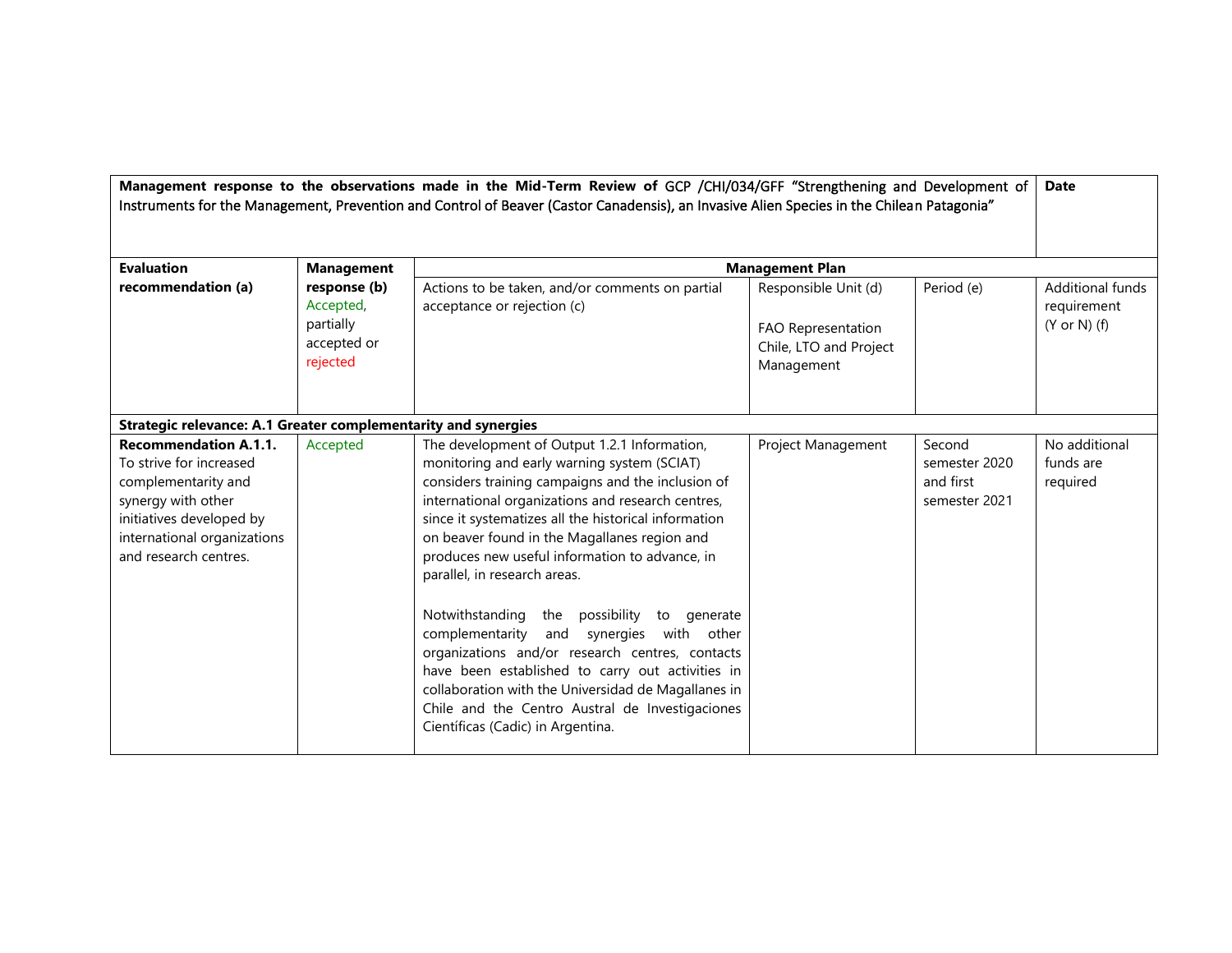| <b>Recommendation A.1.2.</b> | Accepted | All outputs related to the SDGs will be explicitly | FAO Representation     | Second        | No additional |
|------------------------------|----------|----------------------------------------------------|------------------------|---------------|---------------|
| Further alignment with       |          | reinforced and highlighted for further alignment   | Chile, LTO and Project | semester 2020 | funds are     |
| Agenda 2030 goals (SDG 5,    |          | with Agenda 2030 goals. In particular:             | Management             | and first     | required      |
| 6, 13, 15, 17) is            |          | Gender equality (SDG 5): Cross-cutting             |                        | semester 2021 |               |
| recommended for better       |          | approach of all outputs.                           |                        |               |               |
| project positioning and      |          | Clean water and sanitation (SDG 6):                |                        |               |               |
| increased management         |          | Outputs 1.1.1 and 1.1.2, inclusion of              |                        |               |               |
| and lobbying capacity.       |          | sanitation companies into the governance           |                        |               |               |
|                              |          | of beaver issues, Output 1.3.2 Capacity            |                        |               |               |
|                              |          | strengthening of sanitation companies in           |                        |               |               |
|                              |          | the area of beaver control and monitoring          |                        |               |               |
|                              |          |                                                    |                        |               |               |
|                              |          | Climate Action (ODS 13): Outputs 1.1.1             |                        |               |               |
|                              |          | and 1.1.2 will link to this SDG by                 |                        |               |               |
|                              |          | emphasizing the importance of                      |                        |               |               |
|                              |          | ecosystems conservation such as forests            |                        |               |               |
|                              |          | and peatlands through beaver eradication           |                        |               |               |
|                              |          | and restoration of affected ecosystems. In         |                        |               |               |
|                              |          | this sense, the Pilot experiences of               |                        |               |               |
|                              |          | Component 2 that seek to recover                   |                        |               |               |
|                              |          | environments affected by beaver, as well           |                        |               |               |
|                              |          | as the monitoring and early warning                |                        |               |               |
|                              |          | system that contributes to detect changes          |                        |               |               |
|                              |          | in the landscape as a result of beaver             |                        |               |               |
|                              |          | action, allow for rapid action to control          |                        |               |               |
|                              |          | the advance of beavers and recover                 |                        |               |               |
|                              |          | affected ecosystems.                               |                        |               |               |
|                              |          | Life on land (SDG 15): The pilot actions of        |                        |               |               |
|                              |          | Component 2, aimed at the local                    |                        |               |               |
|                              |          | eradication and recovery of ecosystems             |                        |               |               |
|                              |          | affected by beaver, as well as the                 |                        |               |               |
|                              |          | information, monitoring and early warning          |                        |               |               |
|                              |          | system of Component 1 that monitors,               |                        |               |               |
|                              |          | stores and communicates all information            |                        |               |               |
|                              |          | on beaver advance in the territory                 |                        |               |               |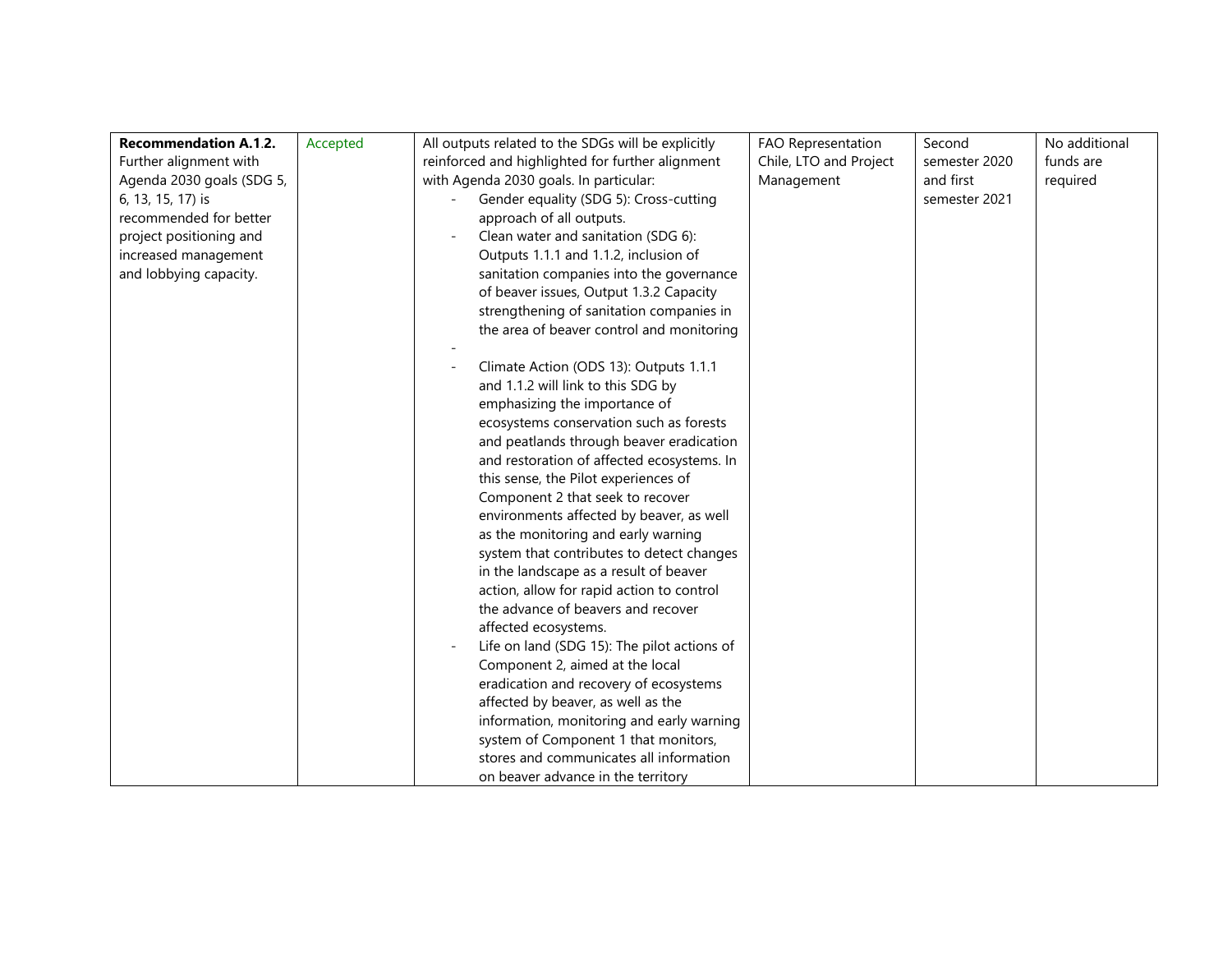|                              |           | enabling early control, thus contributing                                       |                 |                |               |
|------------------------------|-----------|---------------------------------------------------------------------------------|-----------------|----------------|---------------|
|                              |           | to the conservation of threatened land.                                         |                 |                |               |
|                              |           | Partnerships for the goals (SDG 17):                                            |                 |                |               |
|                              |           | Outputs of Component 1: Management                                              |                 |                |               |
|                              |           | and governance framework, information,                                          |                 |                |               |
|                              |           | monitoring and early warning and sharing                                        |                 |                |               |
|                              |           | information about beaver in the                                                 |                 |                |               |
|                              |           | Magallanes and Chilean Antarctic region                                         |                 |                |               |
|                              |           | which main objectives are the generation                                        |                 |                |               |
|                              |           | of management and governance                                                    |                 |                |               |
|                              |           | frameworks, informing decision makers                                           |                 |                |               |
|                              |           | about beaver management in Magallanes                                           |                 |                |               |
|                              |           | to recognize the importance of controlling                                      |                 |                |               |
|                              |           | or eradicating invasive alien species, and                                      |                 |                |               |
|                              |           | keeping civil society informed about                                            |                 |                |               |
|                              |           | beaver monitoring and management                                                |                 |                |               |
|                              |           | actions in the territory. In particular, the                                    |                 |                |               |
|                              |           | development of the Plan for Coordination                                        |                 |                |               |
|                              |           | and Governance (1.1.2) for beaver                                               |                 |                |               |
|                              |           | management, whose objective is to                                               |                 |                |               |
|                              |           | configure the mechanisms by which the                                           |                 |                |               |
|                              |           | different public and private institutions                                       |                 |                |               |
|                              |           | and civil society organizations will                                            |                 |                |               |
|                              |           | articulate the beaver management                                                |                 |                |               |
|                              |           | strategy, as well as the Programme for                                          |                 |                |               |
|                              |           | Strengthening the Capacities of Key                                             |                 |                |               |
|                              |           | Stakeholders (1.3.2) and the Exchange                                           |                 |                |               |
|                              |           | Protocol at the regional, national and                                          |                 |                |               |
|                              |           | binational levels (1.1.4) create partnerships                                   |                 |                |               |
|                              |           | between governments, public institutions,                                       |                 |                |               |
|                              |           | the private sector and civil society                                            |                 |                |               |
|                              |           | Strategic relevance: A.2. Integrated strategy with other Invasive Alien Species |                 |                |               |
| <b>Recommendation A.2.1.</b> | Partially | This output can provide information for a                                       | LTO and Project | First semester | No additional |
| Develop a comprehensive      | accepted  | comprehensive strategy, but it cannot take on a                                 | Management      | 2021           | funds are     |
| IAS strategy to address the  |           | major task like this.                                                           |                 |                | required      |
| beaver problem together      |           |                                                                                 |                 |                |               |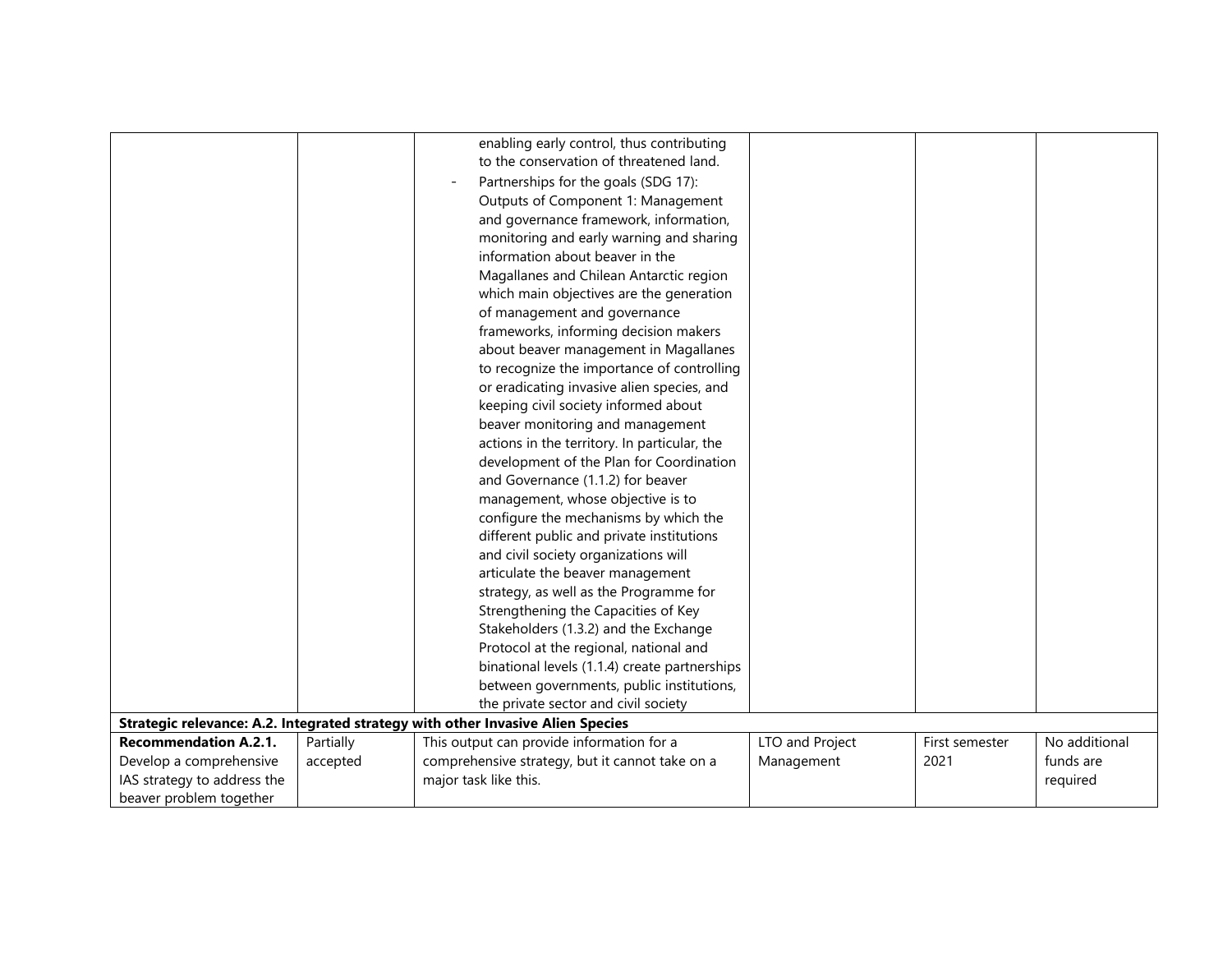| with other harmful species                                          |          | On this basis, one of the main outputs considering     |                        |               |               |
|---------------------------------------------------------------------|----------|--------------------------------------------------------|------------------------|---------------|---------------|
| in the region, with a view                                          |          | the sustainability of the Project is Output 1.1.1      |                        |               |               |
| to understand the alien                                             |          | <b>Strategic and financial plan for beaver</b>         |                        |               |               |
| species problem as a whole                                          |          | management as an invasive species. This plan           |                        |               |               |
| and deal with it in a                                               |          | considers the systematization of beaver                |                        |               |               |
| coordinated manner                                                  |          | eradication, control and early warning actions in      |                        |               |               |
|                                                                     |          | line with a budget to define a long-term financing     |                        |               |               |
|                                                                     |          | strategy. While this strategic plan can be             |                        |               |               |
|                                                                     |          | considered as the basis for a comprehensive            |                        |               |               |
|                                                                     |          | invasive alien species strategy, it is not part of the |                        |               |               |
|                                                                     |          | Project's objectives. However, other invasive alien    |                        |               |               |
|                                                                     |          | species can be incorporated into the post-GEF          |                        |               |               |
|                                                                     |          | Project financial sustainability through regional,     |                        |               |               |
|                                                                     |          | national or international funding.                     |                        |               |               |
| Efficacy: B.1. Involve more partners with more active participation |          |                                                        |                        |               |               |
| <b>Recommendation B.1.1.</b>                                        | Accepted | Both the Strategic Plan (Output 1.1.1) and the         | FAO Representation     | Second        | No additional |
| Involve more actors such                                            |          | Coordination Plan (Output 1.1.2) include active        | Chile, LTO and Project | semester 2020 | funds are     |
| as: Armed Forces and Army                                           |          | participation of these actors. In addition, the key    | Management             | and first     | required      |
| Regiment for field work,                                            |          | actors capacity strengthening programme for            |                        | semester 2021 |               |
| transportation and                                                  |          | beaver management and eradication (Output 1.3.2)       |                        |               |               |
| monitoring; private sector                                          |          | and the communication and awareness Programme          |                        |               |               |
| such as Aguas Magallanes,                                           |          | (1.3.1), as well as Output 1.2.1 Information,          |                        |               |               |
| tour agents and more                                                |          | monitoring and early warning system (SCIAT),           |                        |               |               |
| breeders, as well as rethink                                        |          | considers training campaigns and involvement of        |                        |               |               |
| their role; universities and                                        |          | the actors mentioned in this recommendation.           |                        |               |               |
| research centres; Instituto                                         |          | Actions include:                                       |                        |               |               |
| Nacional de la Juventud                                             |          | Introduction to invasive alien species                 |                        |               |               |
| and national and                                                    |          | (biology of the species and ecology), their            |                        |               |               |
| international voluntary                                             |          | impact and management options.                         |                        |               |               |
| service.                                                            |          | The beaver in Tierra del Fuego, history of             |                        |               |               |
|                                                                     |          | the invasion and consequences                          |                        |               |               |
|                                                                     |          | Tools for effective beaver eradication                 |                        |               |               |
|                                                                     |          | (techniques, safe use, maintenance,                    |                        |               |               |
|                                                                     |          | trapping designs, etc.)                                |                        |               |               |
|                                                                     |          | - Organization and operational                         |                        |               |               |
|                                                                     |          |                                                        |                        |               |               |
|                                                                     |          | monitoring for eradication (logistics in               |                        |               |               |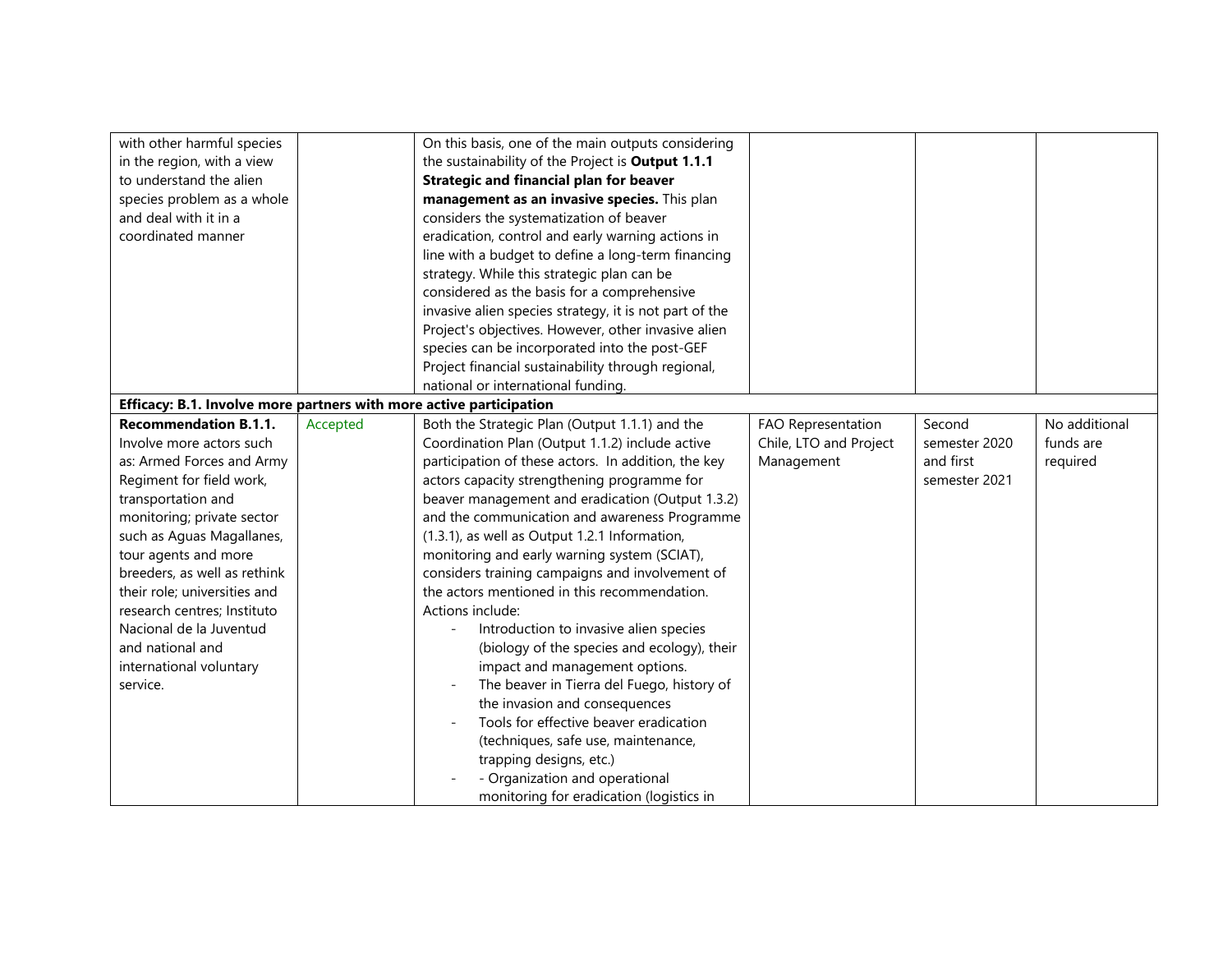|                                                                          |           | extreme areas, monitoring techniques,                 |                 |               |               |
|--------------------------------------------------------------------------|-----------|-------------------------------------------------------|-----------------|---------------|---------------|
|                                                                          |           | data collection, restoration techniques)              |                 |               |               |
|                                                                          |           | Biosecurity.                                          |                 |               |               |
|                                                                          |           | Strategic communication of the beaver's               |                 |               |               |
|                                                                          |           | problems.                                             |                 |               |               |
| <b>Recommendation B.1.2.</b>                                             | Partially | The knowledge acquired in Component 2, as well        | LTO, Project    | Second        | No additional |
| Lobbying in municipalities                                               | accepted  | as some outputs of Component 1 such as 1.1.1          | Management      | semester 2020 | funds are     |
| for the inclusion of the                                                 |           | Strategic and Financial Plan, 1.1.2 Governance and    |                 |               | required      |
| beaver and other species'                                                |           | Coordination Plan, 1.2.1 Coordinated Information,     |                 |               |               |
| problems and their                                                       |           | Monitoring and Early Warning System, 1.2.4            |                 |               |               |
| regulation within the                                                    |           | Protocols for information exchange at the regional,   |                 |               |               |
| <b>Community Development</b>                                             |           | national and binational levels between Chile and      |                 |               |               |
| Plan for the regulatory                                                  |           | Argentina, 1.3.1 Communications and Awareness         |                 |               |               |
| framework foreseen as                                                    |           | Programme and 1.3.2 Capacity Strengthening,           |                 |               |               |
| Output 1.1.4                                                             |           | guarantee the lobbying in municipalities to include   |                 |               |               |
|                                                                          |           | beaver and other species' problem.                    |                 |               |               |
|                                                                          |           | In this case, the Project can extend an invitation to |                 |               |               |
|                                                                          |           | the Municipalities to sensitize and motivate them     |                 |               |               |
|                                                                          |           | to include this topic about the beaver in their       |                 |               |               |
|                                                                          |           | Community Development Plans (PLADECO). The            |                 |               |               |
|                                                                          |           | recruitment of a consultant to work on the            |                 |               |               |
|                                                                          |           | integration of the beaver problem in the              |                 |               |               |
|                                                                          |           | municipalities will be considered.                    |                 |               |               |
| <b>Recommendation B.1.3.</b>                                             | Accepted  | The implementation arrangement gives partners         | LTO and Project |               | No additional |
| Open spaces of decision                                                  |           | the space to review progress, build on lessons        | Management      |               | funds are     |
| and joint planning among                                                 |           | learned, and do joint planning. Technical             |                 |               | required      |
| the partners so that they                                                |           | Committee meetings have been revived to reorient      |                 |               |               |
| can contribute to take                                                   |           | new outputs or focus on those already under           |                 |               |               |
| strategic decisions.                                                     |           | implementation. The frequency of meetings is          |                 |               |               |
|                                                                          |           | determined by the number and urgency of issues        |                 |               |               |
|                                                                          |           | to be addressed, but they are held fortnightly.       |                 |               |               |
| Efficacy: B.2. Definition of beaver eradication and/or control scenarios |           |                                                       |                 |               |               |
| <b>Recommendation B.2.1.</b>                                             | Accepted  | Compliance with this recommendation is causally       | LTO and Project | Second        | No additional |
| Define whether eradication                                               |           | related to the fulfilment of the outputs detailed in  | Management      | semester 2020 | funds are     |
| and/or sustained control                                                 |           | the project. On the one hand, the strategic and       |                 | and first     | required      |
| will be attempted, the                                                   |           | financial plan for beaver management as an            |                 | semester 2021 |               |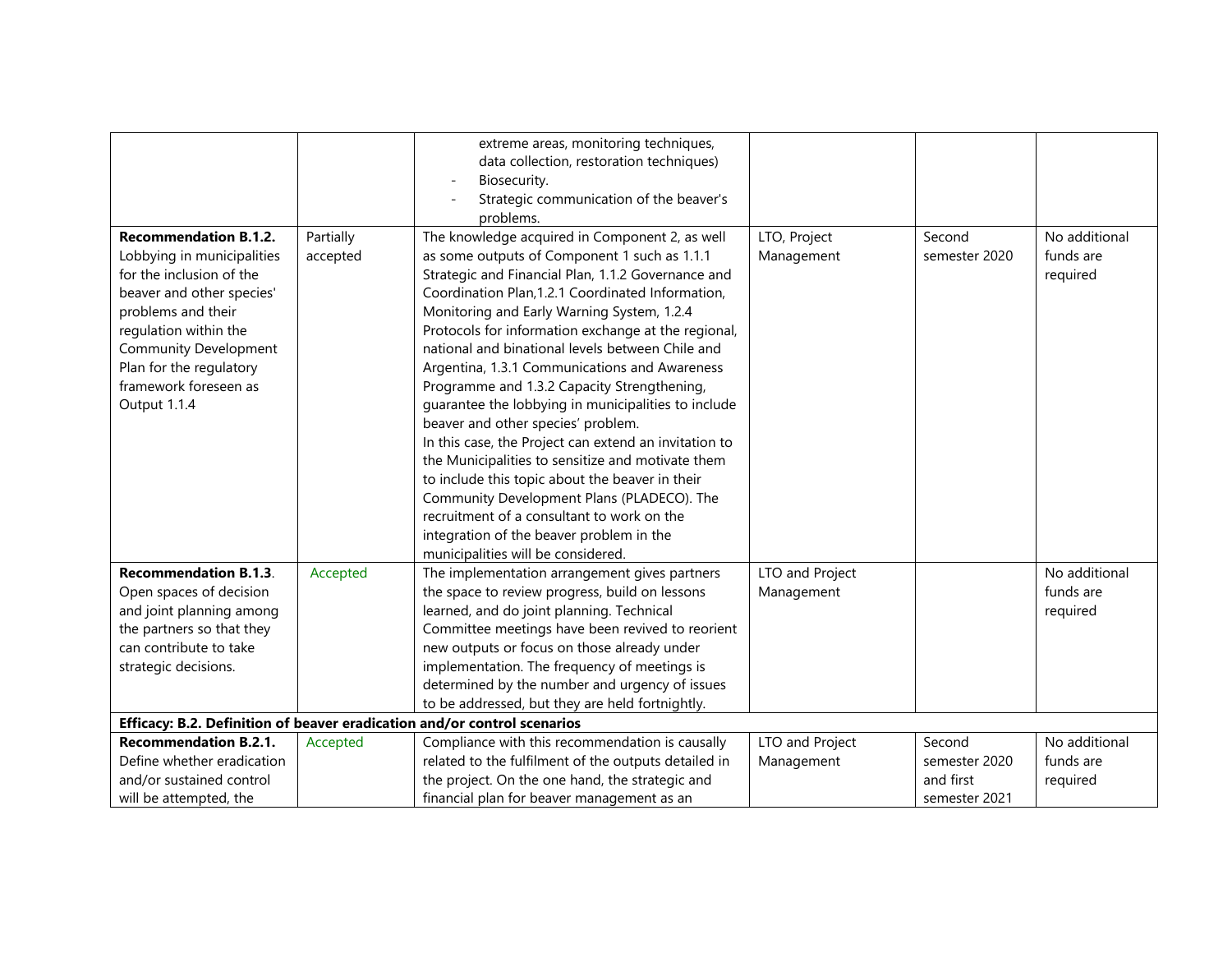| territories involved and the<br>methods of trapping, use<br>of weapons or mixed<br>technique. |           | invasive species (Output 1.1.1) as well as the<br>coordination and governance plan for the<br>management of beaver as an invasive species<br>(Output 1.1.2) consider different scenarios and/or<br>stages for a possible eradication of beaver in the<br>long term. Each stage or scenario considers<br>different actions (e.g., control, priority control, and<br>local eradication). On the other hand, the<br>systematization of pilot experiences will make it<br>possible to orient or define territories and trapping |                    |               |               |
|-----------------------------------------------------------------------------------------------|-----------|-----------------------------------------------------------------------------------------------------------------------------------------------------------------------------------------------------------------------------------------------------------------------------------------------------------------------------------------------------------------------------------------------------------------------------------------------------------------------------------------------------------------------------|--------------------|---------------|---------------|
|                                                                                               |           | methods.                                                                                                                                                                                                                                                                                                                                                                                                                                                                                                                    |                    |               |               |
|                                                                                               |           | Efficacy: B.3 Promote studies on the beaver, its habits and other related species                                                                                                                                                                                                                                                                                                                                                                                                                                           |                    |               |               |
| <b>Recommendation B.3.1</b>                                                                   | Accepted  | Output 1.2.1 Information, monitoring and early                                                                                                                                                                                                                                                                                                                                                                                                                                                                              | Project Management | Second        | No additional |
| Facilitate spaces of                                                                          |           | warning system (SCIAT) considers training                                                                                                                                                                                                                                                                                                                                                                                                                                                                                   |                    | semester 2020 | funds are     |
| exchange, where                                                                               |           | campaigns and the inclusion of the actors                                                                                                                                                                                                                                                                                                                                                                                                                                                                                   |                    |               | required      |
| universities and study                                                                        |           | mentioned in this recommendation, as well as joint                                                                                                                                                                                                                                                                                                                                                                                                                                                                          |                    |               |               |
| centres that are working                                                                      |           | work with research centres such as Universidad de                                                                                                                                                                                                                                                                                                                                                                                                                                                                           |                    |               |               |
| with the beaver can share                                                                     |           | Magallanes.                                                                                                                                                                                                                                                                                                                                                                                                                                                                                                                 |                    |               |               |
| experience and                                                                                |           |                                                                                                                                                                                                                                                                                                                                                                                                                                                                                                                             |                    |               |               |
| information. Do more                                                                          |           |                                                                                                                                                                                                                                                                                                                                                                                                                                                                                                                             |                    |               |               |
| research on beaver habits                                                                     |           |                                                                                                                                                                                                                                                                                                                                                                                                                                                                                                                             |                    |               |               |
| and other related species                                                                     |           |                                                                                                                                                                                                                                                                                                                                                                                                                                                                                                                             |                    |               |               |
| such as mink and muskrat                                                                      |           |                                                                                                                                                                                                                                                                                                                                                                                                                                                                                                                             |                    |               |               |
| together with universities                                                                    |           |                                                                                                                                                                                                                                                                                                                                                                                                                                                                                                                             |                    |               |               |
| and study centres.                                                                            |           |                                                                                                                                                                                                                                                                                                                                                                                                                                                                                                                             |                    |               |               |
| <b>Efficacy: C.1. Deadline extension</b>                                                      |           |                                                                                                                                                                                                                                                                                                                                                                                                                                                                                                                             |                    |               |               |
| <b>Recommendation C.1.1.</b>                                                                  | Partially | The 1-year extension is <b>accepted</b> , but it is suggested                                                                                                                                                                                                                                                                                                                                                                                                                                                               | LTO, Project       |               | No additional |
| It is recommended to                                                                          | accepted  | to extend the project for 6 months after the                                                                                                                                                                                                                                                                                                                                                                                                                                                                                | Management         |               | funds are     |
| extend the deadline to one                                                                    |           | extension (18 months in total). The reason for this is                                                                                                                                                                                                                                                                                                                                                                                                                                                                      |                    |               | required      |
| additional year, together                                                                     |           | the context of the COVID-19 pandemic and the                                                                                                                                                                                                                                                                                                                                                                                                                                                                                |                    |               |               |
| with the prioritization of                                                                    |           | impact on the implementation and accomplishment                                                                                                                                                                                                                                                                                                                                                                                                                                                                             |                    |               |               |
| efforts and resources to                                                                      |           | of some Project outputs. This is considering that the                                                                                                                                                                                                                                                                                                                                                                                                                                                                       |                    |               |               |
| conclude outputs and the                                                                      |           | mid-term review was concluded at the beginning of                                                                                                                                                                                                                                                                                                                                                                                                                                                                           |                    |               |               |
| definition of a roadmap for                                                                   |           | the Chilean pandemic (March 2020) and was not                                                                                                                                                                                                                                                                                                                                                                                                                                                                               |                    |               |               |
| sustainability. Once the                                                                      |           | considered in the review. At the time of drawing up                                                                                                                                                                                                                                                                                                                                                                                                                                                                         |                    |               |               |
| priority issues have been                                                                     |           | this document, the pandemic situation in Chile has                                                                                                                                                                                                                                                                                                                                                                                                                                                                          |                    |               |               |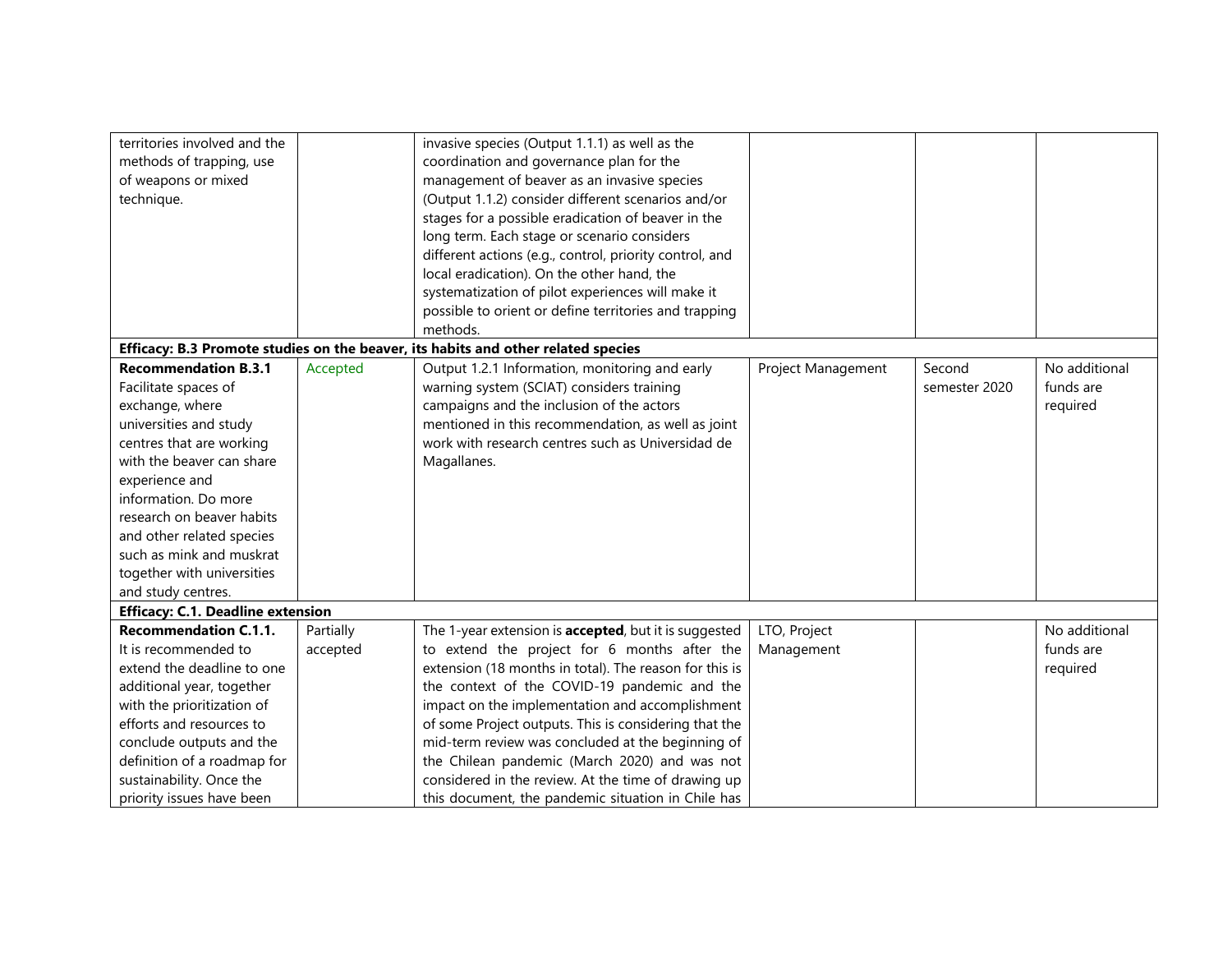| agreed and the positive           |           | not been controlled and there is still no certainty                                   |                        |                |               |
|-----------------------------------|-----------|---------------------------------------------------------------------------------------|------------------------|----------------|---------------|
| balances defined, redirect        |           | about the time needed to conclude the project.                                        |                        |                |               |
| resources to other key            |           |                                                                                       |                        |                |               |
| issues such as Monitoring,        |           |                                                                                       |                        |                |               |
| Evaluation and                    |           |                                                                                       |                        |                |               |
| communication.                    |           |                                                                                       |                        |                |               |
|                                   |           | Sustainability and extension/reproduction: D.1. Strategy and long-term financial plan |                        |                |               |
| <b>Recommendation D.1.1.</b>      | Accepted  | Both scenarios (with and without SBAP) are                                            | FAO Representation     | Second         | No additional |
| Develop a long-term               |           | considered for the development of the Strategic                                       | Chile, LTO and Project | semester 2020  | funds are     |
| strategy with and without a       |           | and Financial Plan (Output 1.1.1) as well as the                                      | Management             | and first      | required      |
| <b>Biodiversity and Protected</b> |           | Coordination and Governance Plan (Output 1.1.2).                                      |                        | semester 2021  |               |
| Areas Service (SBAP),             |           | Before the Pandemic, it was considered to apply for                                   |                        |                |               |
| provide for alternative           |           | regional funds to implement the aforementioned                                        |                        |                |               |
| resources such as regional        |           | plans; however, given the COVID-19 context, the                                       |                        |                |               |
| funds or specific sources         |           | possibility of available budget for this type of                                      |                        |                |               |
| such as research funds            |           | funding is uncertain in the short term                                                |                        |                |               |
| from the Empresa Nacional         |           |                                                                                       |                        |                |               |
| Del Petróleo (ENAP).              |           |                                                                                       |                        |                |               |
| <b>Recommendation D.1.2.</b>      | Partially | The project does not commit to a strategy linked to                                   | LTO, Project           | First semester | No additional |
| Develop a strategy linked         | accepted  | the limitation of compliance with the National                                        | Management             | 2021           | funds are     |
| to the limitation of              |           | Contributions NDC.                                                                    |                        |                | required      |
| compliance with the               |           | Developing a strategy linked to NDC for the damage                                    |                        |                |               |
| <b>National Contributions</b>     |           | to peatlands is not within the scope of the project;                                  |                        |                |               |
| NDC for the damage to the         |           | however, some findings during the implementation,                                     |                        |                |               |
| peatlands, important              |           | make it possible to support or sustain peatland                                       |                        |                |               |
| carbon sinks; to the              |           | conservation strategies or plans by the Ministry of                                   |                        |                |               |
| safeguard of fresh water as       |           | Environment or other institutions.                                                    |                        |                |               |
| strategic resource and to         |           | The information generated will account for the                                        |                        |                |               |
| health problems as a result       |           | beaver's impact on peatland ecosystems to be part                                     |                        |                |               |
| of beaver faeces in               |           | of conservation plans and compliance with NDCs.                                       |                        |                |               |
| drinkable water and the           |           |                                                                                       |                        |                |               |
| presence of tapeworm in           |           |                                                                                       |                        |                |               |
| the species.                      |           |                                                                                       |                        |                |               |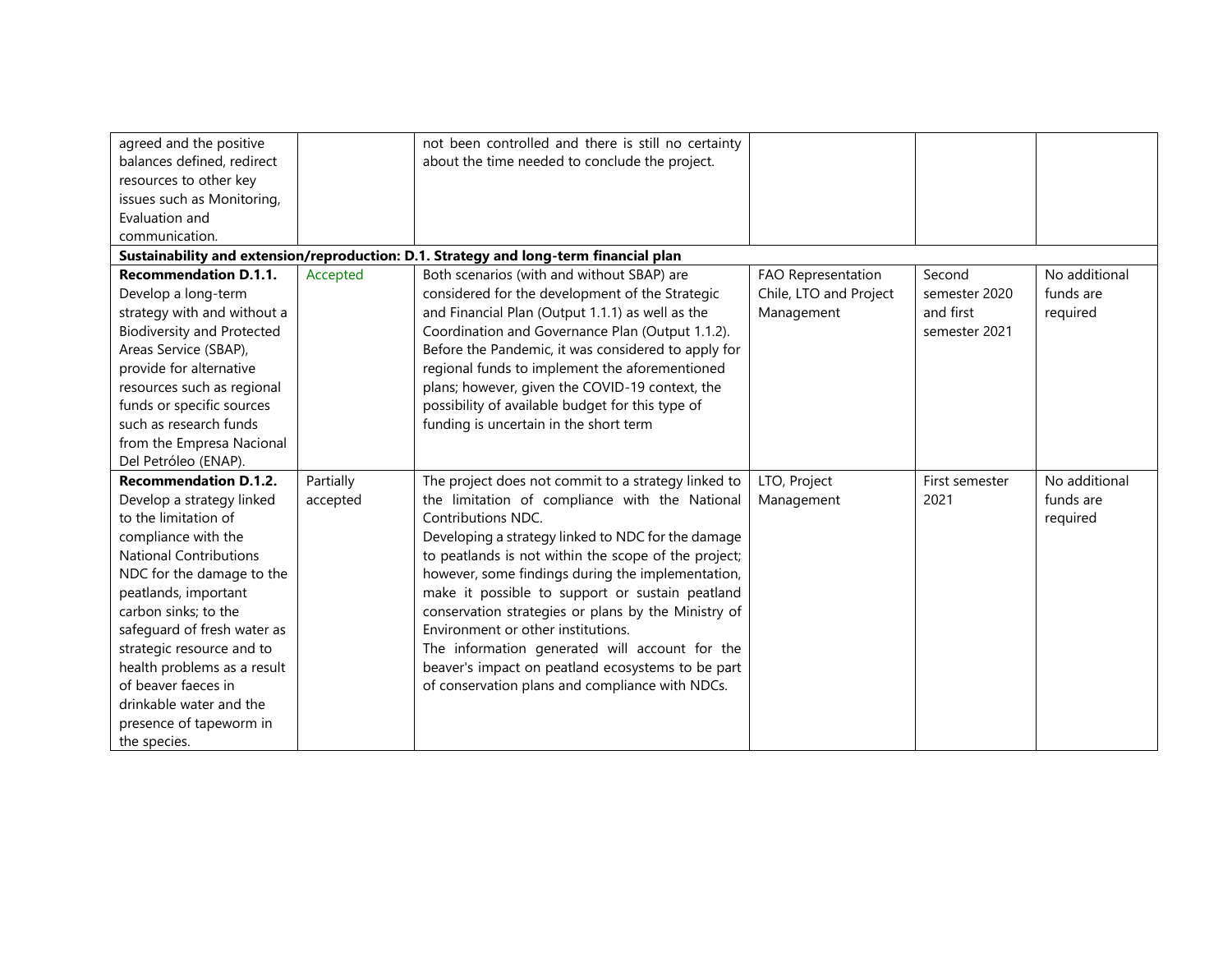| <b>Recommendation D.1.3.</b>                                | Partially | The Output 1.2.4. Protocols for information           | FAO Representation in  | Second        | No additional |
|-------------------------------------------------------------|-----------|-------------------------------------------------------|------------------------|---------------|---------------|
| Develop a binational                                        | accepted  | exchange at regional, national and binational level   | Chile, LTO and Project | semester 2020 | funds are     |
| strategy with Argentina                                     |           | between Chile and Argentina considers the design      | Management             | and first     | required      |
| that extends beyond the                                     |           | of information exchange protocols agreed upon         |                        | semester 2021 |               |
| end of the project and                                      |           | between both countries, to spread information and     |                        |               |               |
| creates the protocols,                                      |           | data at binational level, using virtual mechanisms    |                        |               |               |
| communication and                                           |           | included in the SCIAT. These protocols can guide      |                        |               |               |
| coordination spaces                                         |           | both countries towards the development of a           |                        |               |               |
| between governments and                                     |           | binational strategy which is not within the scope of  |                        |               |               |
| allows for the                                              |           | the project.                                          |                        |               |               |
| operationalization of a                                     |           | However, the development of the Strategic Plan and    |                        |               |               |
| long-term binational                                        |           | the Coordination and Governance Plan, does include    |                        |               |               |
| strategy.                                                   |           | the importance of a binational work.                  |                        |               |               |
| Factors affecting performance: E.1. Strategic communication |           |                                                       |                        |               |               |
| <b>Recommendation E.1.1.</b>                                | Partially | The implementation arrangement provides the           | LTO and Project        | Second        | No additional |
| Reconsider the                                              | accepted  | partners with the necessary space to review           | Management             | semester 2020 | funds are     |
| implementation                                              |           | progress, build on lessons learned, and do joint      |                        | and first     | required      |
| arrangement with more                                       |           | planning. Technical Committee meetings have           |                        | semester 2021 |               |
| partners' participation and                                 |           | been revived to reorient new outputs or focus on      |                        |               |               |
| quarterly meetings to                                       |           | those already under implementation. The               |                        |               |               |
| enable adaptive project                                     |           | frequency of meetings is determined by the            |                        |               |               |
| management: review                                          |           | number and urgency of issues to be addressed, but     |                        |               |               |
| progress, take advantage                                    |           | they are held every two weeks                         |                        |               |               |
| of lessons learned, and do                                  |           |                                                       |                        |               |               |
| joint planning.                                             |           |                                                       |                        |               |               |
| <b>Recommendation E.1.2.</b>                                | Accepted  | The Project has a communication strategy focused      | LTO and Project        | Second        | No additional |
| Develop a strategic                                         |           | on positioning the project in the public agenda.      | Management             | semester 2020 | funds are     |
| communication plan for                                      |           | These are the actions to be considered for the next   |                        | and first     | required      |
| the community that, at the                                  |           | stage:                                                |                        | semester 2021 |               |
| same time, raises                                           |           | Strengthening communications in the<br>$\overline{a}$ |                        |               |               |
| awareness and positions                                     |           | public agenda regarding citizen's science             |                        |               |               |
| the issue in the public                                     |           | for passive beaver denunciations.                     |                        |               |               |
| agenda in a permanent                                       |           | Strengthening the partners as well as                 |                        |               |               |
| and segmented way                                           |           | other institutions and/or organizations'              |                        |               |               |
| according to the target                                     |           | communications team related to the                    |                        |               |               |
| population (adults, youth                                   |           | beaver problem.                                       |                        |               |               |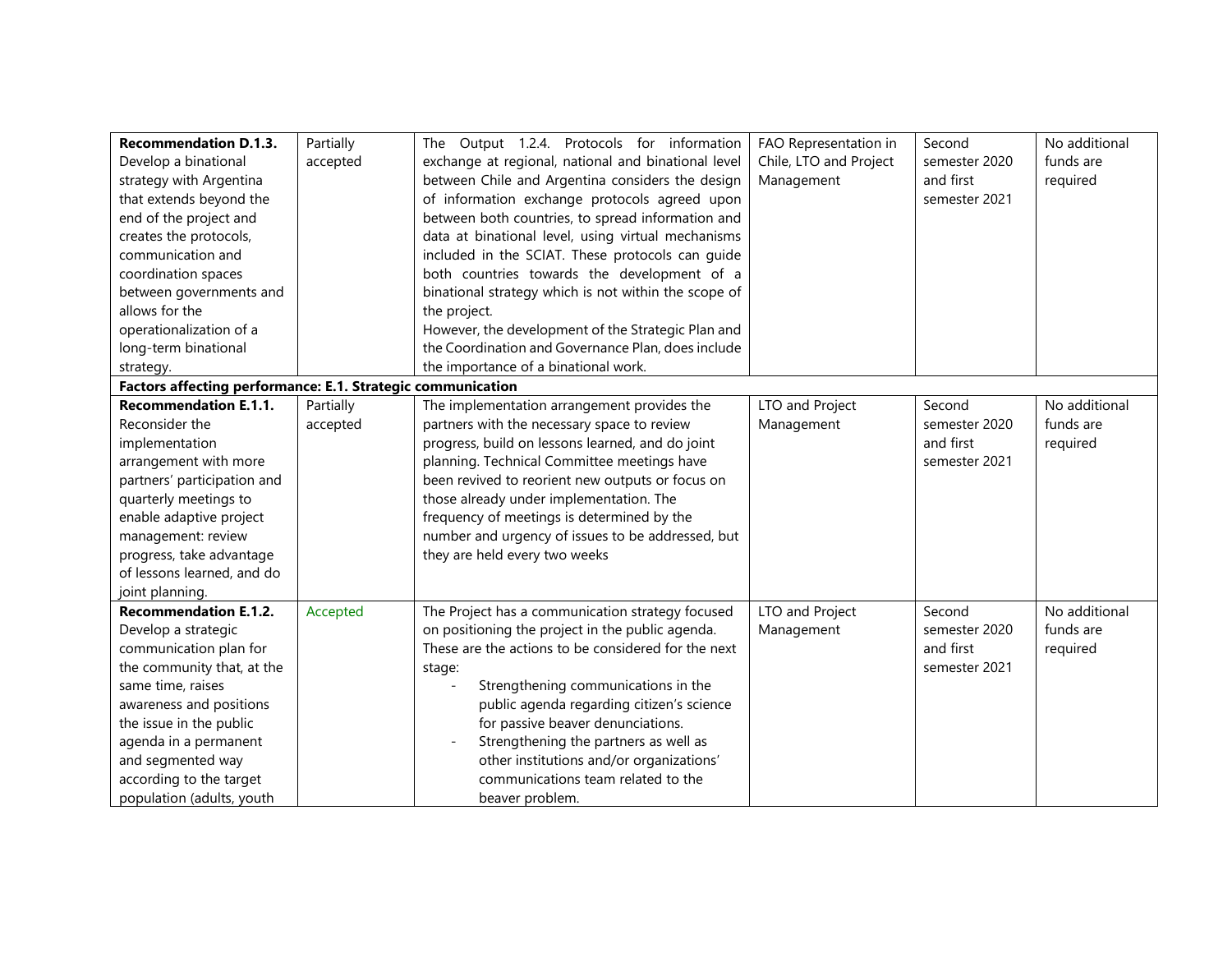| and children), and in a<br>continuous way so that the<br>trainings can generate<br>impact beyond the change<br>of officials. Recruit specific<br>staff for the<br>communications area if<br>deemed appropriate.                                                                                                        |                       | Continuation of education and awareness<br>programmes for different age groups of<br>the population<br>Guide the communications strategy<br>towards decision makers to position the<br>beaver's problem.                                                                                                                                                                             |                                          |                                                       |                                        |  |  |
|------------------------------------------------------------------------------------------------------------------------------------------------------------------------------------------------------------------------------------------------------------------------------------------------------------------------|-----------------------|--------------------------------------------------------------------------------------------------------------------------------------------------------------------------------------------------------------------------------------------------------------------------------------------------------------------------------------------------------------------------------------|------------------------------------------|-------------------------------------------------------|----------------------------------------|--|--|
| <b>Recommendation E.1.3.</b><br>Work with young people of<br>Universidad de Magallanes<br>and the Municipality of<br>Porvenir as a trainer of<br>trainers in activities such as<br>'science afternoons in a<br>remote place'.                                                                                          | Accepted              | The communication strategy of Output 1.3.1<br>considers education and awareness of the target<br>audience. In this case, partnering with higher<br>education institutes as well as vocational institutes<br>will facilitate training activities and involvement of<br>young people.                                                                                                  | Project Management                       | Second<br>semester 2020                               | No additional<br>funds are<br>required |  |  |
| Factors affecting performance: E.2. Monitoring and Evaluation System                                                                                                                                                                                                                                                   |                       |                                                                                                                                                                                                                                                                                                                                                                                      |                                          |                                                       |                                        |  |  |
| <b>Recommendation E.2.1.</b><br>Agree on the purpose and<br>objectives of Monitoring<br>and Evaluation. Define the<br>roles and responsibilities of<br>the staff in charge of<br>Monitoring and Evaluation.<br>Consider recruiting specific<br>staff. Get advice from FAO<br>Monitoring and Evaluation<br>Focal Point. | Partially<br>accepted | Strengthen project monitoring and evaluation<br>through reports and capacities for a better follow-<br>up of project implementation, to take timely<br>corrective decisions including environmental<br>monitoring.                                                                                                                                                                   | LTO, Project<br>Management, FAO<br>Chile |                                                       |                                        |  |  |
| Cross-sectional dimensions: F.1. Gender, indigenous peoples, workers and community policies                                                                                                                                                                                                                            |                       |                                                                                                                                                                                                                                                                                                                                                                                      |                                          |                                                       |                                        |  |  |
| <b>Recommendation F.1.1.</b><br>Leverage women's<br>participation in work<br>issues, training and<br>information in the<br>education area of to make                                                                                                                                                                   | Accepted              | The capacity strengthening programme (Output<br>1.3.2) will consider the participation of women for<br>active denunciations about beavers. However, their<br>participation cannot be ensured, considering that<br>women are not interested in field activities. It must<br>be considered that in the Magallanes region the<br>population is rare, therefore, there are few staff for | Project Management                       | Second<br>semester 2020<br>and first<br>semester 2021 | No additional<br>funds are<br>required |  |  |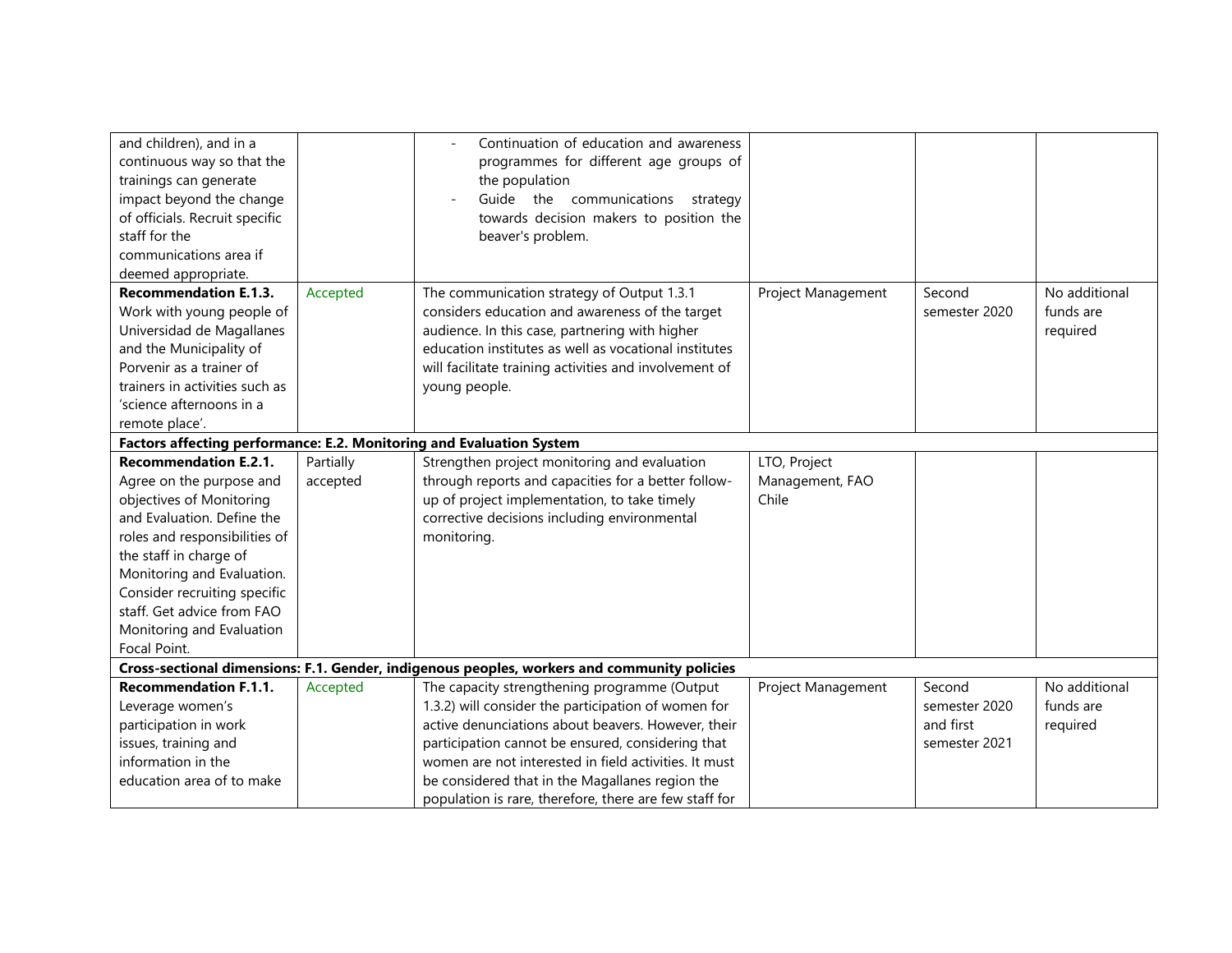| active denunciations about<br>beavers.<br>Get advice from FAO<br>Gender Focal Point.                                                                                                                                                                                                                       |                                   | this type of work and, therefore, the target group is<br>small. In this sense, 28 women have been trained in<br>issues related to beaver management                                                                                                                                                                                                                                                                |                                                  |                                                                |                                                         |
|------------------------------------------------------------------------------------------------------------------------------------------------------------------------------------------------------------------------------------------------------------------------------------------------------------|-----------------------------------|--------------------------------------------------------------------------------------------------------------------------------------------------------------------------------------------------------------------------------------------------------------------------------------------------------------------------------------------------------------------------------------------------------------------|--------------------------------------------------|----------------------------------------------------------------|---------------------------------------------------------|
| <b>Recommendation F.1.2.</b><br>Conduct a gender analysis<br>to understand the role of<br>women and their needs<br>within the project and, in<br>keeping with the same,<br>make an inclusive proposal<br>for the remainder of the<br>project and the future; get<br>advice from FAO Gender<br>Focal Point. | Partially<br>accepted             | The project conducted a gender analysis during the<br>design phase, and it was determined that the<br>project is gender sensitive in terms of training and<br>staff education and efforts have been made to<br>achieve this. It must be considered that in the<br>Magallanes region the population is rare, therefore,<br>there is a few staff for this type of work and,<br>therefore, the target group is small. | LTO and Project<br>Management                    | Second<br>semester 2020                                        | No additional<br>funds are<br>required                  |
| <b>Recommendation F.1.3.</b><br>Consider and integrate<br>indigenous communities as<br>another actor in the<br>territory to reclaim their<br>rights in Tierra del Fuego.<br>Get advice from FAO<br>Indigenous Peoples' Focal<br>Point.                                                                     | Partially<br>accepted             | The indigenous peoples safeguard was not<br>activated during the project design, given the<br>absence of indigenous peoples in or around the<br>project area. However, the project recognizes the<br>national indigenous problem and hence, different<br>actors such as indigenous peoples will be<br>considered in the development of the strategy.                                                               | LTO and Project<br>Management                    | Second<br>semester 2020                                        | No additional<br>funds are<br>required                  |
| <b>Recommendation F.1.4.</b><br>Ensure greater protection<br>for field workers.<br><b>Recommendation F.1.5.</b>                                                                                                                                                                                            | Partially<br>accepted<br>Accepted | FAO As long as each project consulting<br>organization is responsible for worker protection,<br>the Project team will ensure compliance and seek<br>mechanisms (e.g., that everyone has access to the<br>project leader's mail to report<br>complaints/problems) to monitor the worker<br>protection aspects set forth in FAO contracts.<br>Output 1.2.1 Information, Monitoring and Early                         | LTO, Project<br>Management<br>Project Management | Second<br>semester 2020<br>and first quarter<br>2021<br>Second | No additional<br>funds are<br>required<br>No additional |
| Community: determine<br>mechanisms and<br>responsibilities for                                                                                                                                                                                                                                             |                                   | Warning System (SCIAT) considers the design of<br>the flows and responsibilities to manage the<br>complaints received in the SCIAT, either through                                                                                                                                                                                                                                                                 |                                                  | semester 2020                                                  | funds are<br>required                                   |